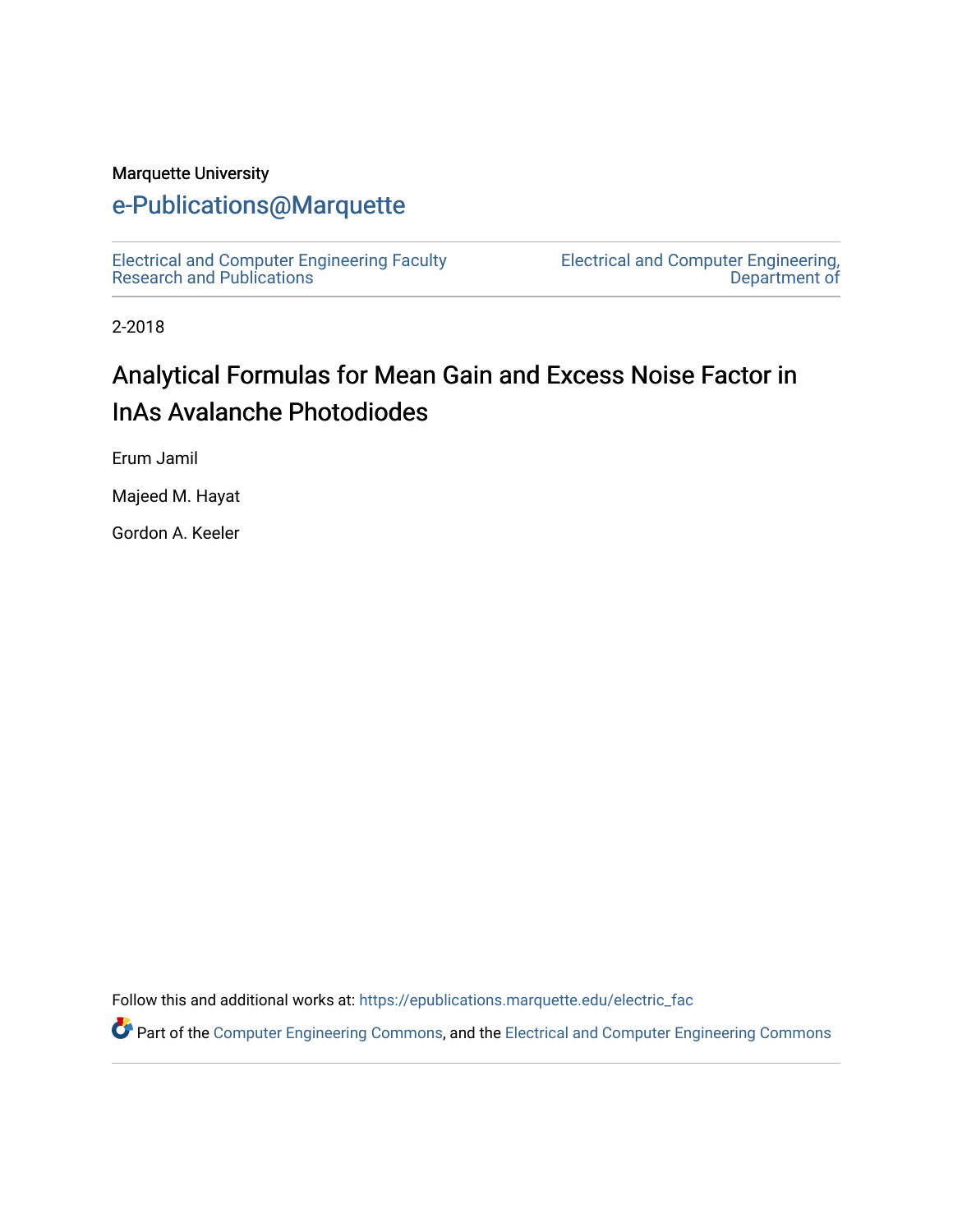#### **Marquette University**

# **e-Publications@Marquette**

## *Electrical and Computer Engineering Faculty Research and Publications/College of Engineering*

*This paper is NOT THE PUBLISHED VERSION;* **but the author's final, peer-reviewed manuscript.** The published version may be accessed by following the link in th citation below.

*IEEE Transactions on Electron Devices*, Vol. 65, No. 2 (February 2018): 610-614[. DOI.](https://doi.org/10.1109/TED.2017.2786080) This article is © Institute of Electrical and Electronic Engineers (IEEE) and permission has been granted for this version to appear in [e-Publications@Marquette.](http://epublications.marquette.edu/) Institute of Electrical and Electronic Engineers (IEEE) does not grant permission for this article to be further copied/distributed or hosted elsewhere without the express permission from Institute of Electrical and Electronic Engineers (IEEE).

# Analytical Formulas for Mean Gain and Excess Noise Factor in InAs Avalanche Photodiodes

#### Erum Jamil

Center of High Technology Materials and the Department of Electrical and Computer Engineering, University of New Mexico, Albuquerque, NM

#### Majeed M. Hayat

Center of High Technology Materials and the Department of Electrical and Computer Engineering, University of New Mexico, Albuquerque, NM

#### Gordon A Keeler

Sandia National Laboratories, Albuquerque, NM

#### Abstract:

It has been known that McIntyre's local multiplication theory for avalanche photodiodes (APDs) does not fully explain the experimental results for single-carrier InAs APDs, which exhibit excess noise factor values below 2. While it has been established that the inclusion of the dead-space effect in the nonlocal multiplication theory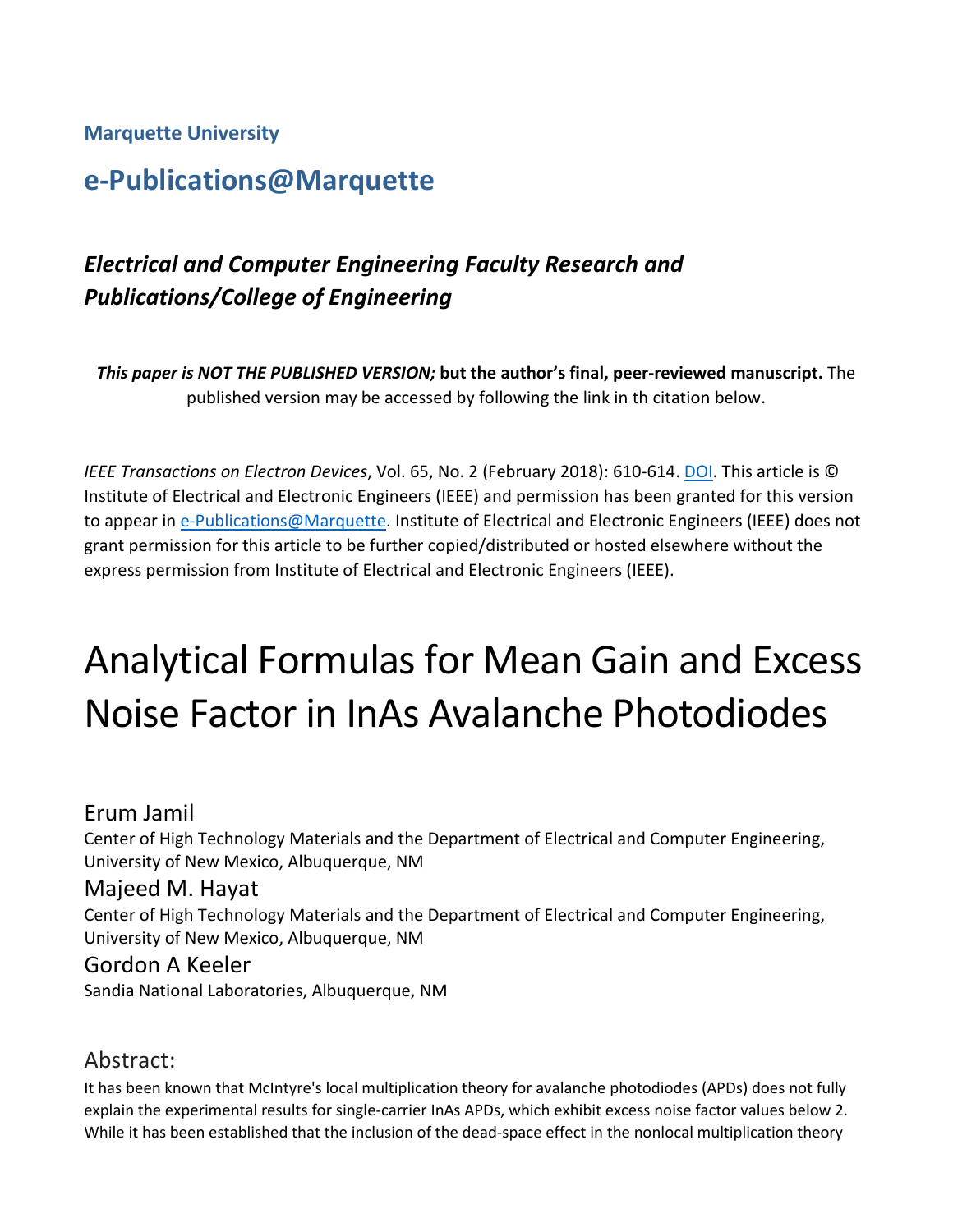resolves this discrepancy, no closed-form formulas for the mean gain and excess noise factor have been specialized to InAs APDs in a nonlocal setting. Upon utilizing prior analytical formulation of single-carrier avalanche multiplication based on age-dependent branching theory in conjunction with nonlocal ionization coefficients and thresholds for InAs, closed-form solutions of the mean gain and the excess noise factor for InAs APDs are provided here for the first time. The formulas are validated against published experimental data from InAs APDs across a variety of multiplication region widths and are shown to be applicable for devices with multiplication widths of 500 nm and larger.

#### SECTION I. Introduction

Infrared (IR) applications operating between 1.55 and 3.5 μm have recently seen an increasing interest, which has led to the research and development of detection systems with greater sensitivity. For photodetection applications, avalanche photodiodes (APDs) provide amplification of the received signal using the process of avalanche multiplication and hence provide improved sensitivity [1], [2]. Accompanying this gain is an increase in noise power, present due to the stochastic nature of the avalanche process, represented by the excess noise factor,  $F$ . The use of APDs can be limited in IR applications due to both the excess noise as well as the limiting cutoff wavelength inherent in APDs for use in telecommunication applications. The challenge in designing IR photodetectors, therefore, is to maximize the APD's mean gain,  $\langle G \rangle$ , up to a point at which excess noise begins to dominate the system noise. To fulfill this need, InAs has been nominated due to its lower noise properties [3], [4].

The first characterization of the mean gain and excess noise factor was done by McIntyre [5], with the formula for the mean gain and excess noise factor, assuming constant ionization coefficients, shown in the following:

$$
\langle G \rangle = \frac{1-k}{\exp[-\alpha_{\text{local}}w(1-k)] - k}
$$
  

$$
F = k\langle G \rangle + (1-k)(2 - \frac{1}{\langle G \rangle})^{(1)(2)}
$$

where  $\alpha_{\text{local}}$  and  $\beta_{\text{local}}$  are the electron and hole ionization coefficients (per unit length), respectively, k is the ionization coefficient ratio (defined as  $\beta_{local}/\alpha_{local}$ ) and w is the width of the multiplication region. When  $k =$ 0 and the mean gain approaches infinity,  $F$  approaches 2 from above. McIntyre's model failed to give accurate predictions for devices where the multiplication region is smaller than 1  $\mu$ m [6]. This was attributed to the lack of accommodation for the *dead space*, the distance a carrier needs to travel before it gains enough energy to impact ionize [6], [7]. The dead space mitigates the noise within the device by reducing the stochastic ambiguity in the occurrence of the carrier avalanche [8]. To account for this effect, Hayat *et al.* developed the recursive integral equations, also referred to as the dead space multiplication theory (DSMT), as detailed in [9, eqs. (1)– (21)], for example. The DSMT has been shown to correctly predict the avalanche behavior, such as the mean gain and the excess noise, within thin APDs [7], [10]–[11]. In addition, the DSMT model was also later adopted by McIntyre for formulating history-dependent expressions for mean gain and the excess noise factor [12].

While significant improvement has been made to enhance the gain characteristics of practical APDs, the main challenge in using them remains the high excess noise factor. One way to mitigate the noise is to simplify the design of the detector and ensure that the absorption and multiplication regions are separate, leading to what is called the separate-absorption-multiplication APDs. Apart from this, the excess noise within APD devices can be reduced by choosing materials with ionization coefficients that reduce  $k$ . This means that the electron ionization coefficient,  $\alpha_{local}$ , and the hole ionization coefficient,  $\beta_{local}$ , are as disparate as possible. Ideally, we would like either  $\alpha_{local}$  or  $\beta_{local}$  to be zero, such that the ionization ratio, k, is zero (or infinity in the case of hole injection APDs). In such cases, as can be seen from above in  $(2)$ , the excess noise approaches 2, which is the limit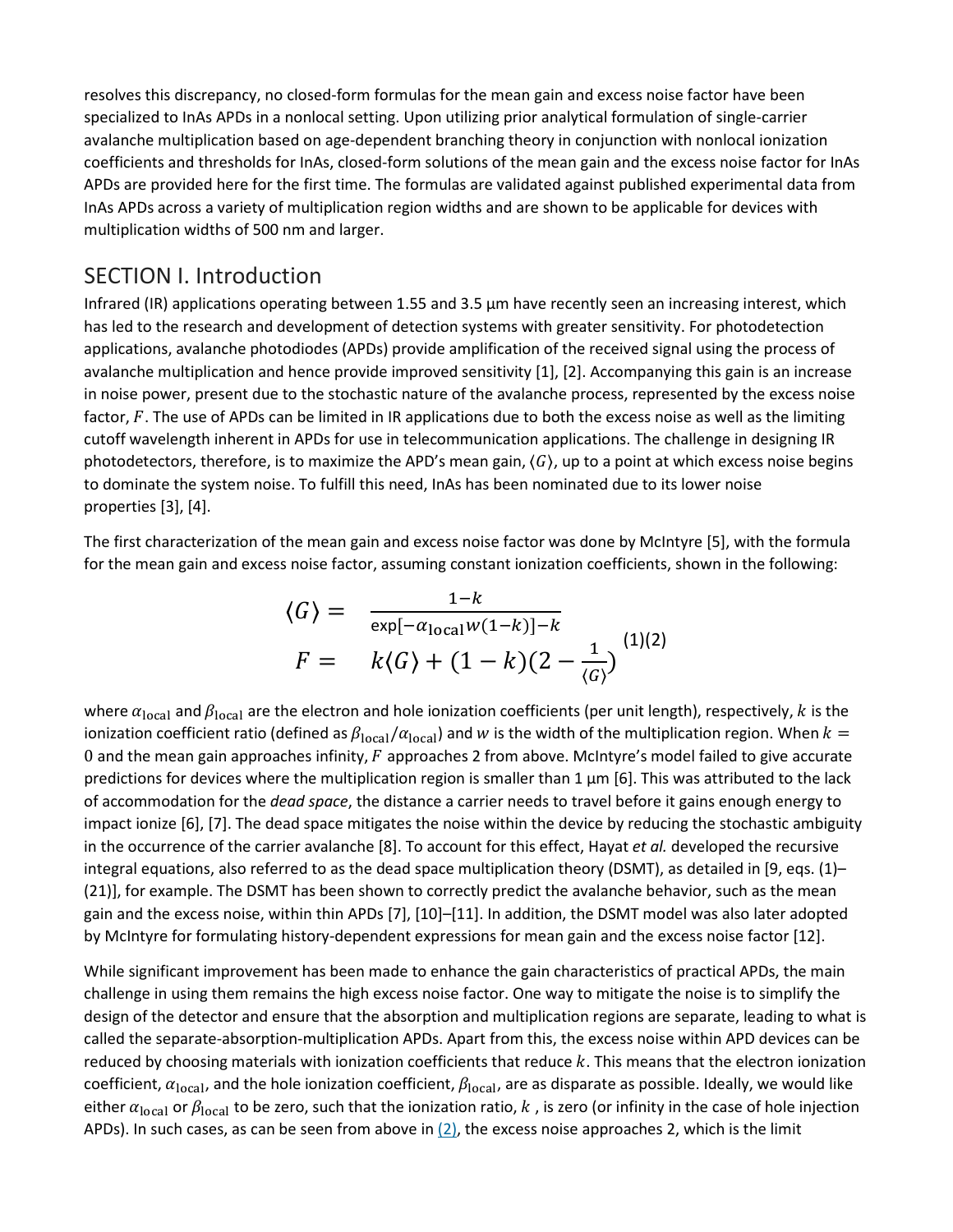predicted by the local model developed by McIntyre. However, the model developed by Saleh *et al.* [13], as well as the work of Tan *et al.* [14], which takes the dead space into account, predicted that for such materials, the excess noise can be less than 2.

While  $k = 0.02$  for silicon APDs with wide junctions and low electric field, for high-speed CMOS compatible silicon APDs [15]–[16][17][18], k approaches 1 as we reach submicrometer thicknesses [19]. When compared with the case of  $k \approx 0$ , and for a given thickness of avalanche region, this leads to an increase in the buildup time (defined as the time required for all the impact ionizations to complete, due to additional chain of ionizations from the presence of holes) as well as the tunneling current. Another candidate for single-carrier ionization is HgCdTe [20]–[21][22] but it poses many issues in fabrication [23].

Recently, InAs has been presented as an electron-majority ionization [4], [24], [3], [23], [25] material, which fulfills the requirements of a single-carrier ionization material. InAs then potentially offers reduced noise characteristics and it is a good candidate for fabricating APDs due to its ease of fabrication and availability.

In this paper, closed-form solutions of the mean gain and the excess noise factor for InAs APDs are provided by using the analytical formulation of single-carrier avalanche multiplication based on age-dependent branching theory in conjunction with nonlocal ionization coefficients and thresholds for InAs. We verify analytically, using InAs as an example, that the inclusion of the dead space effect explains excess noise factors that are below 2 in single-carrier devices. The formulations are validated against published experimental data for InAs APDs across a variety of multiplication region widths. In addition, the formulas are compared with the exact numerical method (ENM), which implements the DSMT's recursive integral equations analytically, but is numerically intensive. It is important to note that the DSMT is used here as a reference only; its details are described elsewhere [13], [9] but are not needed to be explained in this paper.

## SECTION II. Single Carrier Ionization and Age-Dependent Branching Theory

The behavior of the single-carrier device, such as InAs, will be the subject of study in this paper. For an APD multiplication region of width  $w$ , with the avalanche multiplication process initiated by electrons at the edge of the multiplication region,  $Z(w)$  is defined as the stochastic total number of electrons produced once the avalanche process settles. The theory of age-dependent branching process dictates that the first and second moments of  $Z(w)$  become asymptotically exponential functions of the width. More precisely, the theory developed in [13] dictates that for sufficiently large multiplication widths (determined in the following), the mean gain becomes:

$$
\langle G(w)\rangle\approx \mathcal{C}_1e^{bw}\text{ (3)}
$$

whereas the excess noise factor becomes

$$
F(w) \approx \frac{C_2}{C_1^2} \triangleq F_{\infty}
$$
 (4)

with

$$
C_1 = \frac{B+1}{2B(DB+D+1)}
$$
 (5)

and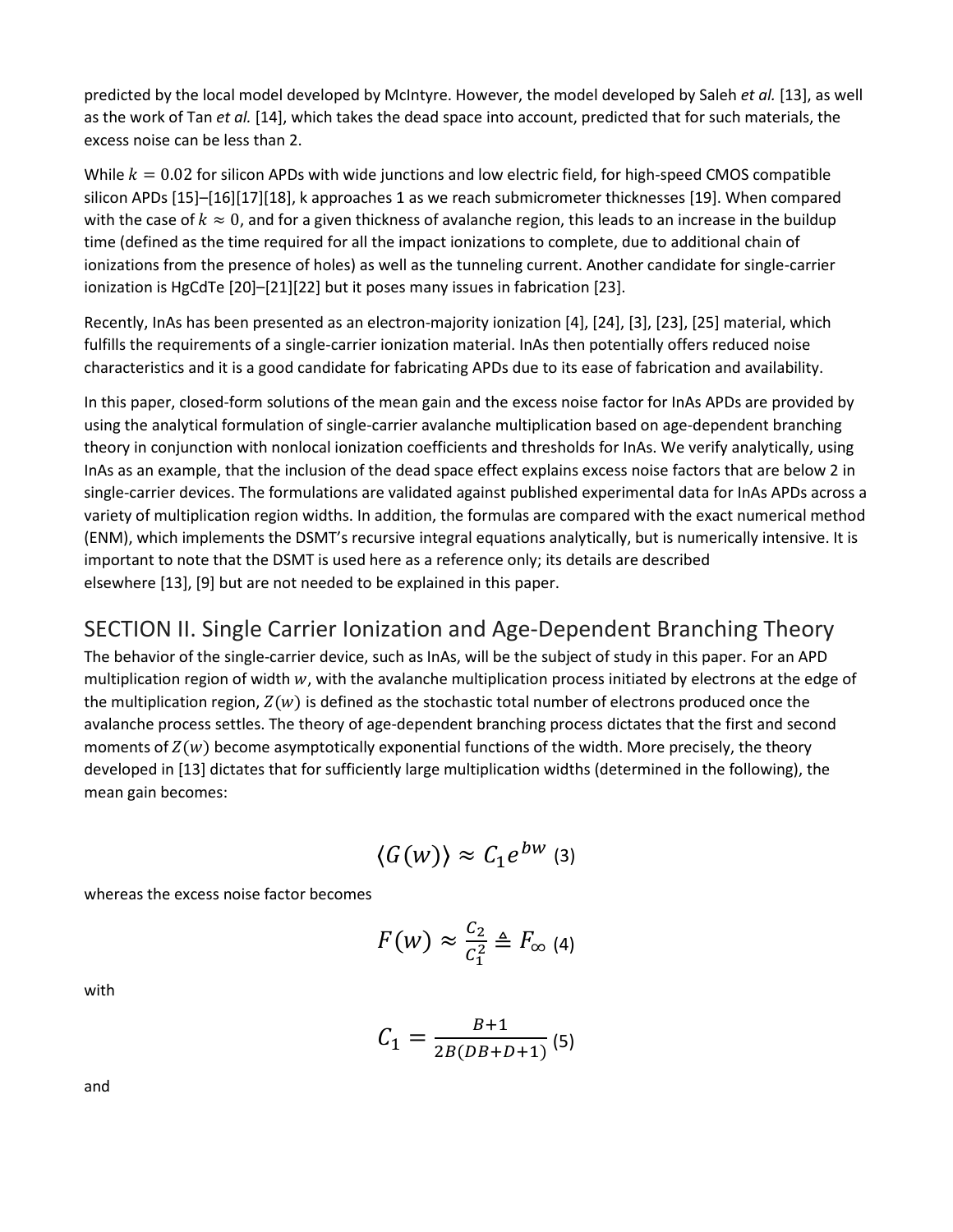$$
C_2 = \frac{C_1^2(B+1)}{1+2B-B^2}.\ (6)
$$

[Equations \(3\)](https://ieeexplore.ieee.org/document/#deqn3)[–\(6\)](https://ieeexplore.ieee.org/document/#deqn6) come directly from [13], here the constants b and  $B = b/\alpha_{\rm en}$  are described as the Malthusian and scaled Malthusian parameters, found by solving the transcendental equations,  $2\alpha_{en}\int_{d}^{\infty}e^{-by}e^{-\alpha_{en}(y-d)}dy=1$  and  $2e^{-DB}-B=1$ , respectively. Moreover,  $D=\alpha_{en}d$  is the scaled dead space where the dead space,  $d$ , is computed by equating the kinetic energy gained by the ionizing carriers to the threshold energy, whereas  $\alpha_{en}$ , termed the enabled electron ionization coefficient, is the ionization coefficient for a carrier that has already traveled the dead space and therefore is capable of impact ionizing. Recent work has shown that the enabled ionization coefficient is given by  $\alpha_{en} = 1/(1/\alpha_{local} - 2d)$  [26], where αlocal is the experimental ionization coefficients without the dead space effect and found from the literature [3]. The closed-form solution to the mean gain and excess noise factor, [\(3\)](https://ieeexplore.ieee.org/document/#deqn3) and [\(4\),](https://ieeexplore.ieee.org/document/#deqn4) holds provided the width of the device is much greater than the dead space and the practical guidelines for their applicability are discussed later in this section.

To measure the performance of  $(3)$  with the dead space effect coming into play, we first consider the case when the scaled dead space may be assumed to be a constant. First is the case of negligible dead space,  $D = 0$ . In this case,  $B = 1$ ,  $b = \alpha_{en} = \alpha_{local}$ ,  $C_1 = C_2 = 1$ , and the mean gain,  $\langle G(w) \rangle = e^{\alpha_{en}w}$  should then coincide with the gain calculated for negligible dead space using the ENM. In addition, four values of  $D$  are modeled, with the results shown in Fig. 1, using two different methodologies: one assuming that  $D$  is fixed while the multiplication region width is varied and the other for a fixed width, where αen is varied as a function of the applied electric field in the multiplication region. It was verified using the two methodologies that [\(3\)](https://ieeexplore.ieee.org/document/#deqn3) predicts the mean gain with less than 8% error for  $D = 1$  as compared with the ENM. We then use the recursive integral equations to confirm that the noise within the devices approaches the values predicted by [\(4\)](https://ieeexplore.ieee.org/document/#deqn4) with the noise characteristics predicted for  $D = 0.0.1$  and 0.5 and the results shown in Fig. 2. Thus, we have verified that the approximation works very well for devices with fixed widths and variable ionization coefficients; this is a necessary prerequisite for testing the formulas for the more realistic case of devices with variable widths as well as ionization coefficients, discussed in the following.



**Fig. 1.** Mean gain as a function of the scaled distance αenw for different fixed scaled dead spaces D=αend. The asymptotic results closely follow the results from ENM.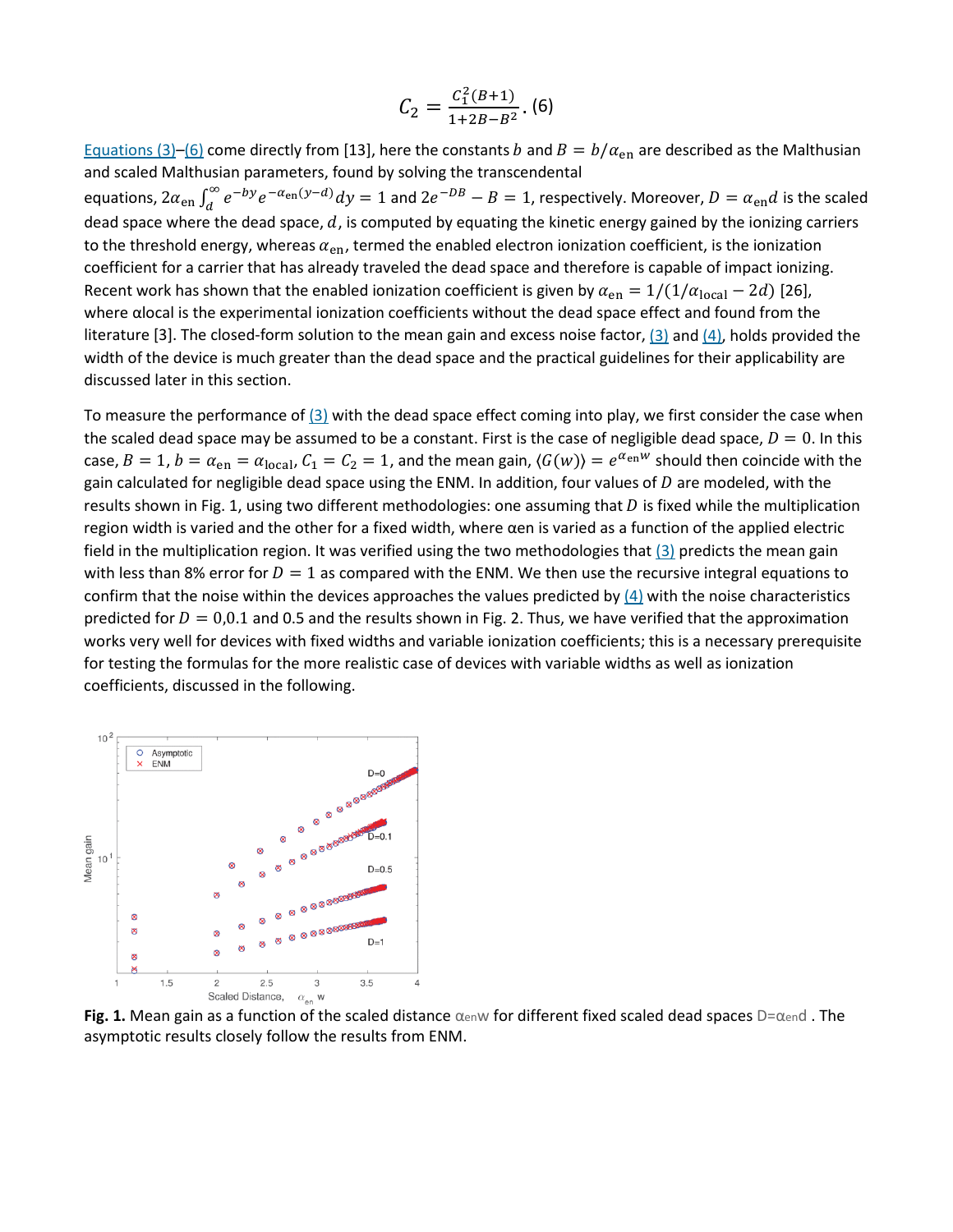

**Fig. 2.** Excess noise factor as a function of the mean gain for the case of different scaled dead spaces  $D = 0.0.1$ , and 0.5 along with noise trend predicted by local theory. For the special case of  $k = 1$ ,  $F = \langle G \rangle$  from the local theory (not shown).

To study the validity of the approximations in [\(3\)](https://ieeexplore.ieee.org/document/#deqn3) and [\(4\)](https://ieeexplore.ieee.org/document/#deqn4) for realistic devices, we must take into account that in such cases, the scaled dead space is variable due to its dependence on the applied electric field in the multiplication region. Here, the equations' performance in predicting the gain and noise for InAs is tested by taking only the multiplication region into account, without considering the absorption region. We choose multiplication widths of 2 and 3.5 μm with the ionization coefficients for InAs at room temperature given as  $\alpha_{\text{local}} = 4.62 \times 10^4 \times \text{exp}(-1.39 \times 10^5/E)^{0.378}$  cm−1 [3]. These widths are meaningful and relevant in accordance with their use in fabricating practical InAs devices, such as those in [3] or [24]. For the 2-μm device, the mean gain is calculated using the approximate formula in [\(3\),](https://ieeexplore.ieee.org/document/#deqn3) as well as ENM, and shown as a function of the scaled distance in Fig. 3. Here, the enabled ionization coefficients were found by using the experimental ionization coefficients listed in [3] and the expression from [26] relating them. The approximate excess noise factor was found using the formula in  $(4)$  and is shown here as a function of the approximate mean gain in Fig. 4for the two device widths of 2 and 3.5 μm alongside the mean gain and excess noise figures from the experimental device fabricated in [3] for comparison. The scaled dead space,  $\alpha_{en}d$ , is dependent on the electric field and has been calculated and stated for the particular values of approximate mean gain and excess noise factor depicted. Here, we note that the approximation performs better at increased gains. This can be attributed to the scaled dead space decreasing as the electric field increases, shown in Fig. 5, which means that the asymptotic equation follows the numerical solution better at higher fields and gains.

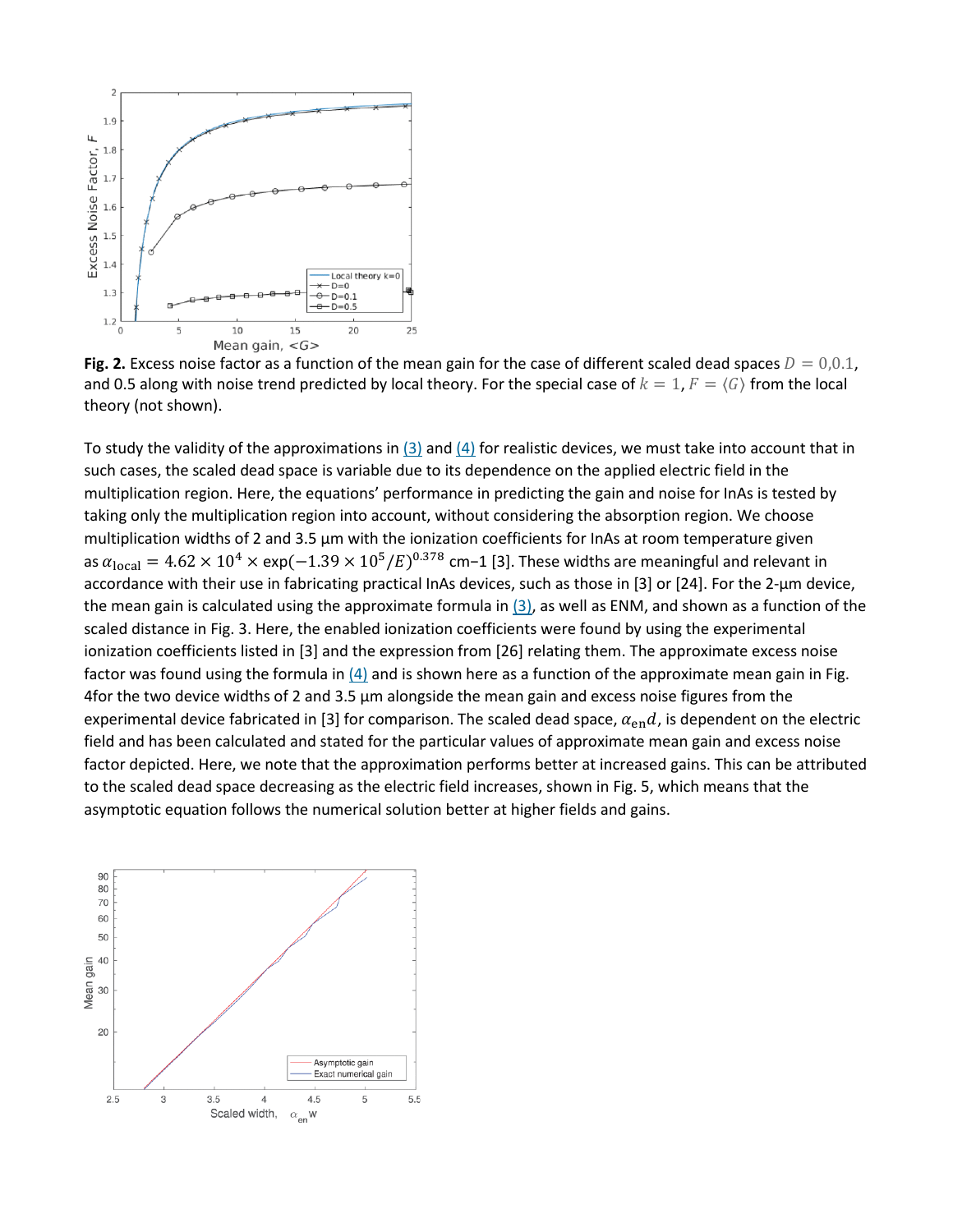**Fig. 3.** Mean gain is shown as a function of the scaled distance αenw for the realistic device width of 2 μm . The asymptotic results closely follow the results from ENM but the variance at high gains may be explained by the numerical errors introduced in gain calculation using ENM. For this case, the scaled dead space D=αend was found to vary from 0.035 to 0.065.



**Fig. 4.** Excess noise factor as a function of the mean gain for the case of different widths of InAs device, using the approximate formulas. The scaled dead space varies from 0.065 to 0.095 for the 2-μmdevice and from 0.10 to 0.14 for the 3.5- $\mu$ m device, respectively. When compared with the experimental results from [3], the maximum error in the approximation is less than 10%.



**Fig. 5.** Scaled dead space is shown as a function of the electric field. As the field increases, the scaled dead space decreases leading to the approximation performing better.

The formulas were modeled for different multiplication widths while considering both the gain as well as the applied bias. At 500 nm, the bias was found to be  $\approx 30$ V for a gain of  $\approx 7$ , which is reasonable for a practical device. Lower widths required much higher biases for similar gains, making them undesirable. Thus, the approximate formulas may be used easily to predict the mean gain and noise for practical InAs APDs.

## SECTION III. Conclusion

We have provided closed-form solutions to accurately approximate the mean gain and the excess noise factor of single-carrier ionization InAs devices. We have also looked at the general avalanche properties of single-carrier onization materials and verified the fulfillment of the predictions made by Saleh *et al.*, [13] for such materials. The presence of dead space, and its effect, explains the decrease in the asymptotic excess noise from the value of 2, which is unexplained by the traditional local theory model.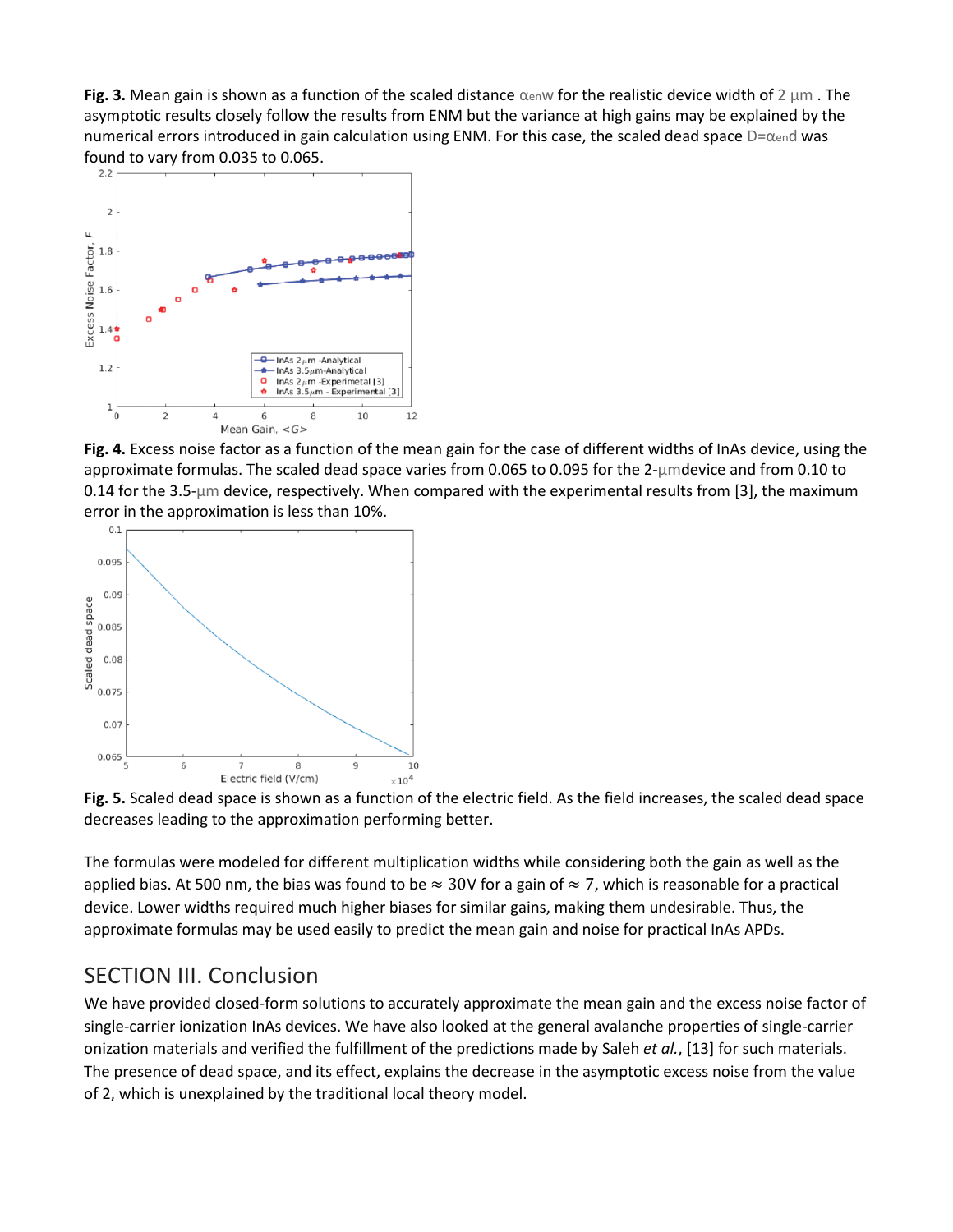## References

- 1. V. Chandramouli, C. M. Maziar, and J. C. Campbell, "Design considerations for high performance avalanche photodiode multiplication layers," IEEE Trans. Electron Devices, vol. 41, no. 5, pp. 648–654, May 1994.
- 2. A. Tosi, A. D. Frera, A. B. Shehata, and C. Scarcella, "Fully programmable single-photon detection module for InGaAs/InP single-photon avalanche diodes with clean and sub-nanosecond gating transitions," Rev. Sci. Instrum., vol. 83, no. 1, p. 013104, Jan. 2012.
- 3. A. R. J. Marshall, J. P. R. David, and C. H. Tan, "Impact ionization in InAs electron avalanche photodiodes," IEEE Trans. Electron Devices, vol. 57, no. 10, pp. 2631–2638, Oct. 2010.
- 4. S. J. Maddox, W. Sun, Z. Lu, H. P. Nair, J. C. Campbell, and S. R. Bank, "Enhanced low-noise gain from InAs avalanche photodiodes with reduced dark current and background doping," Appl. Phys. Lett., vol. 101, no. 15, p. 151124, 2012.
- 5. R. J. McIntyre, "Multiplication noise in uniform avalanche diodes," IEEE Trans. Electron Devices, vol. ED-13, no. 1, pp. 164–168, Jan. 1966.
- 6. K. F. Li, "Avalanche multiplication noise characteristics in thin GaAs p-i-ndiodes," IEEE Trans. Electron Devices, vol. 45, no. 10, pp. 2102–2107, Oct. 1998.
- 7. M. A. Saleh, M. M. Hayat, B. E. A. Saleh, and M. C. Teich, "Dead-space-based theory correctly predicts excess noise factor for thin GaAs and AlGaAs avalanche photodiodes," IEEE Trans. Electron Devices, vol. 47, no. 3, pp. 625–633, Mar. 2000.
- 8. M. M. Hayat and B. E. A. Saleh, "Statistical properties of the impulse response function of double-carrier multiplication avalanche photodiodes including the effect of dead space," J. Lightw. Technol., vol. 10, no. 10, pp. 1415–1425, Oct. 1992.
- 9. M. M. Hayat, W. L. Sargeant, and B. E. A. Saleh, "Effect of dead space on gain and noise in Si and GaAs avalanche photodiodes," IEEE J. Quantum Electron., vol. 28, no. 5, pp. 1360–1365, May 1992.
- 10. M. A. Saleh, "Impact-ionization and noise characteristics of thin III–V avalanche photodiodes," IEEE Trans. Electron Devices, vol. 48, no. 12, pp. 2722–2731, Dec. 2001.
- 11. M. M. Hayat, O.-H. Kwon, S. Wang, J. C. Campbell, B. E. A. Saleh, and M. C. Teich, "Boundary effects on multiplication noise in thin heterostructure avalanche photodiodes: Theory and experiment," IEEE Trans. Electron Devices, vol. 49, no. 12, pp. 2114–2123, Dec. 2002.
- 12. R. J. McIntyre, "A new look at impact ionization—Part I: A theory of gain, noise, breakdown probability, and frequency response," IEEE Trans. Electron Devices, vol. 46, no. 8, pp. 1623–1631, Aug. 1999.
- 13. B. E. A. Saleh, M. M. Hayat, and M. C. Teich, "Effect of dead space on the excess noise factor and time response of avalanche photodiodes," IEEE Trans. Electron Devices, vol. 37, no. 9, pp. 1976–1984, Sep. 1990.
- 14. C. H. Tan, "Avalanche noise measurement in thin Si p-i-n+ diodes," Appl. Phys. Lett., vol. 76, no. 26, pp. 3926–3928, 2000.
- 15. M. M. Hossain, J. Ghasemi, P. Zarkesh-Ha, and M. M. Hayat, "Design, modeling and fabrication of a CMOS compatible p-n junction avalanche photodiode," in Proc. IEEE Photon. Conf. (IPC), Sep. 2013, pp. 584– 585.
- 16. M. M. Hossain, P. Zarkesh-Ha, J. P. R. David, and M. M. Hayat, "Low breakdown voltage CMOS compatible pn junction avalanche photodiode," in Proc. IEEE Photon. Conf. (IPC), Oct. 2014, pp. 170–171.
- 17. M. M. Hossain, P. Zarkesh-Ha, and M. M. Hayat, "Linear mode CMOS compatible p-n junction avalanche photodiode with operating voltage below 9V," in Proc. IEEE Photon. Conf. (IPC), Oct. 2015, pp. 436–437.
- 18. M. M. Hossain, "Low-noise speed-optimized large area CMOS avalanche photodetector for visible light communication," J. Lightw. Technol., vol. 35, no. 11, pp. 2315–2324, Jun. 1, 2017.
- 19. E. Jamil, J. S. Cheong, J. P. R. David, and M. M. Hayat, "On the analytical formulation of excess noise in avalanche photodiodes with dead space," Opt. Exp., vol. 24, no. 19, pp. 21597–21608, 2016.
- 20. J. D. Beck, "The HgCdTe electron avalanche photodiode," Proc. SPIE, vol. 5564, pp. 44–53, Oct. 2004.
- 21. M. A. Kinch, J. D. Beck, C.-F. Wan, F. Ma, and J. Campbell, "HgCdTe electron avalanche photodiodes," J. Electron. Mater., vol. 33, no. 6, pp. 630–639, 2004.